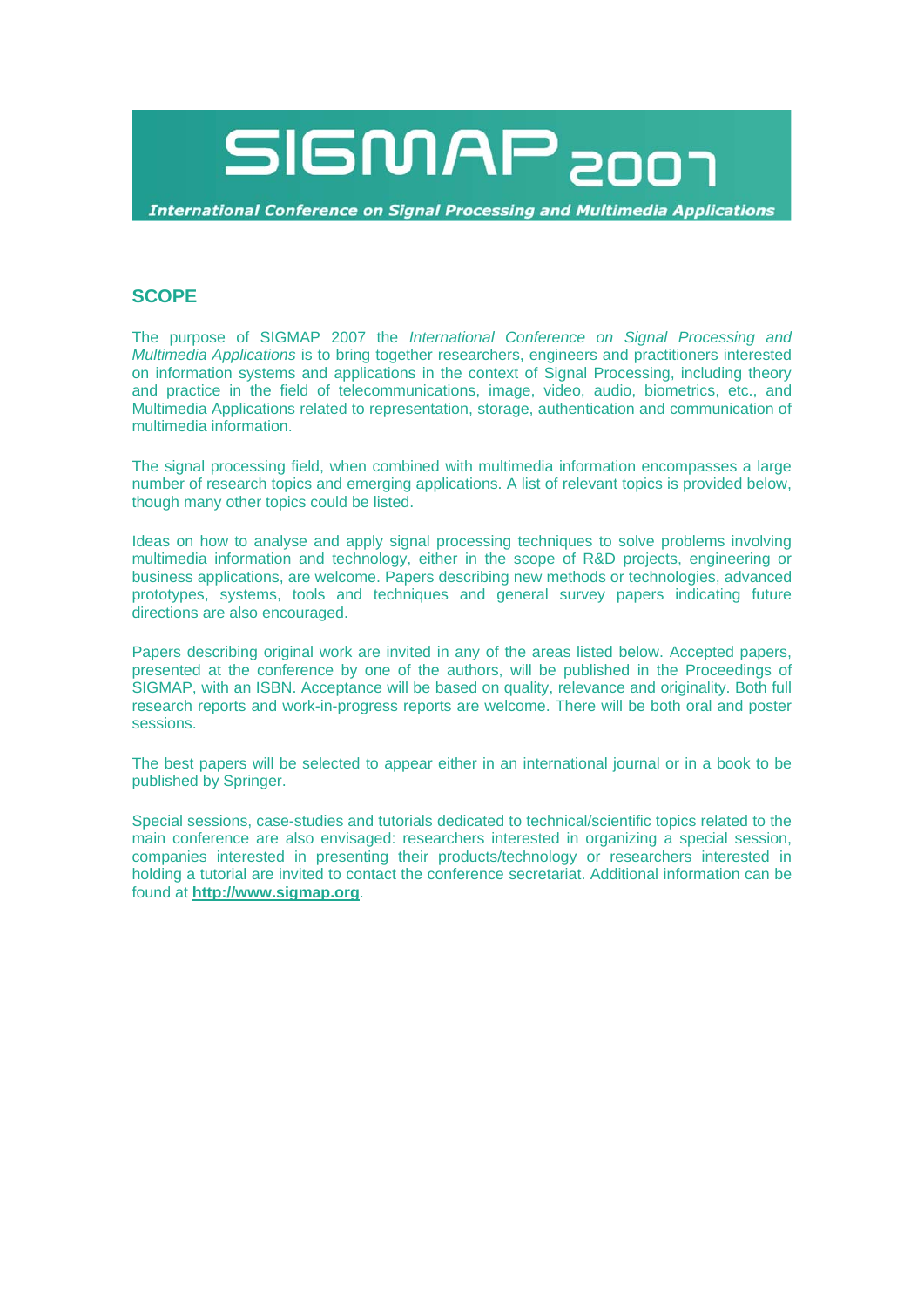# **TOPIC AREAS / CONFERENCE TRACKS**

Each of these topic areas is expanded below but the sub-topics list is not exhaustive. Papers may address one or more of the listed sub-topics, although authors should not feel limited by them. Unlisted but related sub-topics are also acceptable, provided they fit in one of the following main topic areas:

**Multimedia Communications** 

**Multimedia Signal Processing** 

■Multimedia Systems and Applications

#### **Area 1: Multimedia Communications**

- Digital Audio and Video Broadcasting
- Multimedia Streaming (IPv4 / IPv6)
- **Mobile Multimedia**
- **NPEG Standards and related issues**
- **Universal Multimedia Adaptation**
- **Layered Coding and Transcoding**
- **Multiple Description Coding**
- **Traffic modeling for Multimedia**
- **Joint source/channel coding**
- **Error Control and Concealment**

#### **Area 2 : Multimedia Signal Processing**

- **Image and Video Processing**
- Speech, Audio and Music Processing
- 3D and Stereo Imaging
- **Signal Processing Education**
- **•** Distributed Source Coding
- **Multidimensional Signal Processing**
- **Biometrics and Pattern Recognition**
- **Multimodal Signal Processing**
- **Neural Networks and Genetic Algorithms**
- **Perceptual/Human Audiovisual System Modelling**
- **Remote Sensing**

#### **Area 3 : Multimedia Systems and Applications**

- **IPTV, VoIP, Web Conferencing**
- **Interactive Digital Television**<br>**Audio and Video Quality Ass**
- Audio and Video Quality Assessment
- **Video surveillance**
- **Internet QoS for Multimedia Applications**
- **Distributed Multimedia Systems**
- **Multimedia Databases, Indexing, Recognition and Retrieval**
- **Authentication and Watermarking**
- **Entertainment and games**
- **Human-Machine Interface**
- **E-Learning, E-Commerce and E-Society Applications**
- Design and Implementation of Signal Processing Systems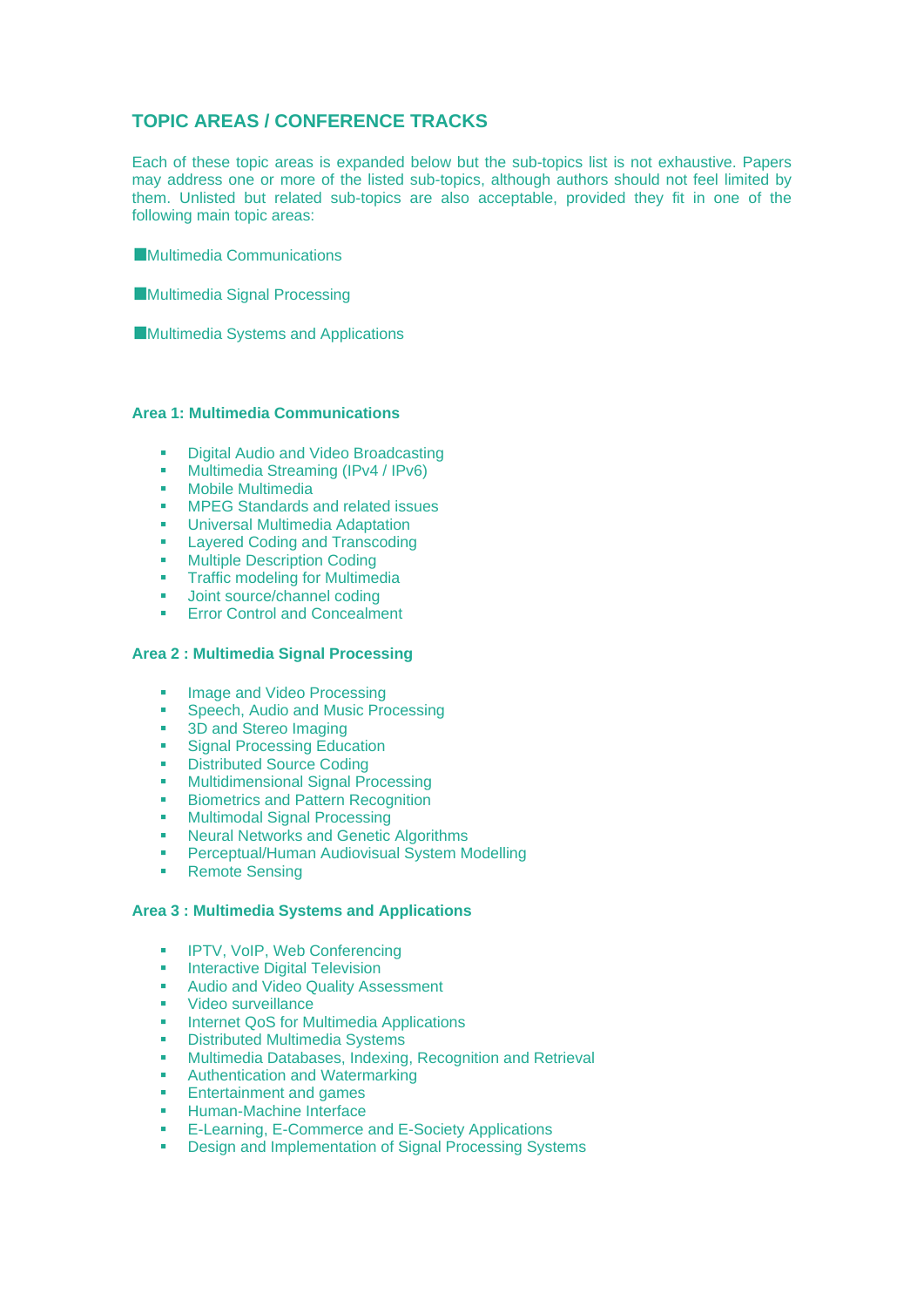# **KEYNOTE SPEAKERS**

SIGMAP 2007 will have several invited keynote speakers, who are internationally recognized experts in their areas. Their names are not yet confirmed.

### **SUBMISSION OF PAPERS**

Authors should submit a complete paper in English of up to 8 A4 pages, using the submission procedure indicated below. The program committee will review all papers and the contact author of each paper will be notified of the result, by email. Each paper should clearly indicate the nature of its technical/scientific contribution, and the problems, domains or environments to which it is applicable. Authors must also indicate the conference track to which the paper is submitted. The paper must be carefully checked for correct grammar and spelling.

#### **Paper submission procedure**

1. A "blind" paper evaluation method will be used. To facilitate that, the authors are kindly requested to produce and provide the full paper, WITHOUT any reference to the authors. The manuscript must contain, in its first page, the paper title, an abstract and a list of keywords but NO NAMES OR CONTACT DETAILS WHATSOEVER are to be included in any part of this file.

2. The contact author will then use the SIGMAP web-based submission facility available at the conference web site, **http://www.sigmap.org/** to enter the contact information of all paper authors plus the file indicated in point 1, above. The facility will automatically send a submission acknowledgement, by email, to the author indicated as "contact author". Please contact the secretariat if no acknowledgement is received.

If the author is unable to use the web-based procedure then he/she can send the paper by email to the secretariat attaching an additional file containing: the title, author(s), affiliation(s), contact details, a list of keywords and an abstract. Authors must also indicate the conference area (including the topics), to which the paper is submitted.

The camera-ready format will be enforced only for accepted papers, but authors are encouraged to use it also for paper submissions, in order to reduce extra work later. Two templates are provided at the conference web site: one for Latex and another for MS Word. Due to space limitations in the Proceedings, the camera-ready version will be limited to 8 (eight) pages for full papers, 6 (six) for short papers (progress reports) and 4 (four) for poster presentations. If absolutely needed, the number of pages may be increased up to a maximum of 12 (long presentations), 8 (short presentations) and 6 (poster presentations). However, for each page in excess of the maximum allowed, the author will have to pay an additional fee.

### **PUBLICATIONS**

SIGMAP 2007 papers will be indexed by DBLP.

All accepted papers will be published in the conference proceedings, under an ISBN reference, in paper and in CD-ROM support.

A book including a selection of the best conference papers will be edited and published by Springer.

The publication of extended versions of outstanding conference papers is also a possibility being discussed with several scientific journals.

# **IMPORTANT DEADLINES**

Full Paper Submission: 19th March 2007 Author Notification: 14th May 2007 Final Paper Submission and Registration: 24th May 2007 Conference Date: 28-31 July 2007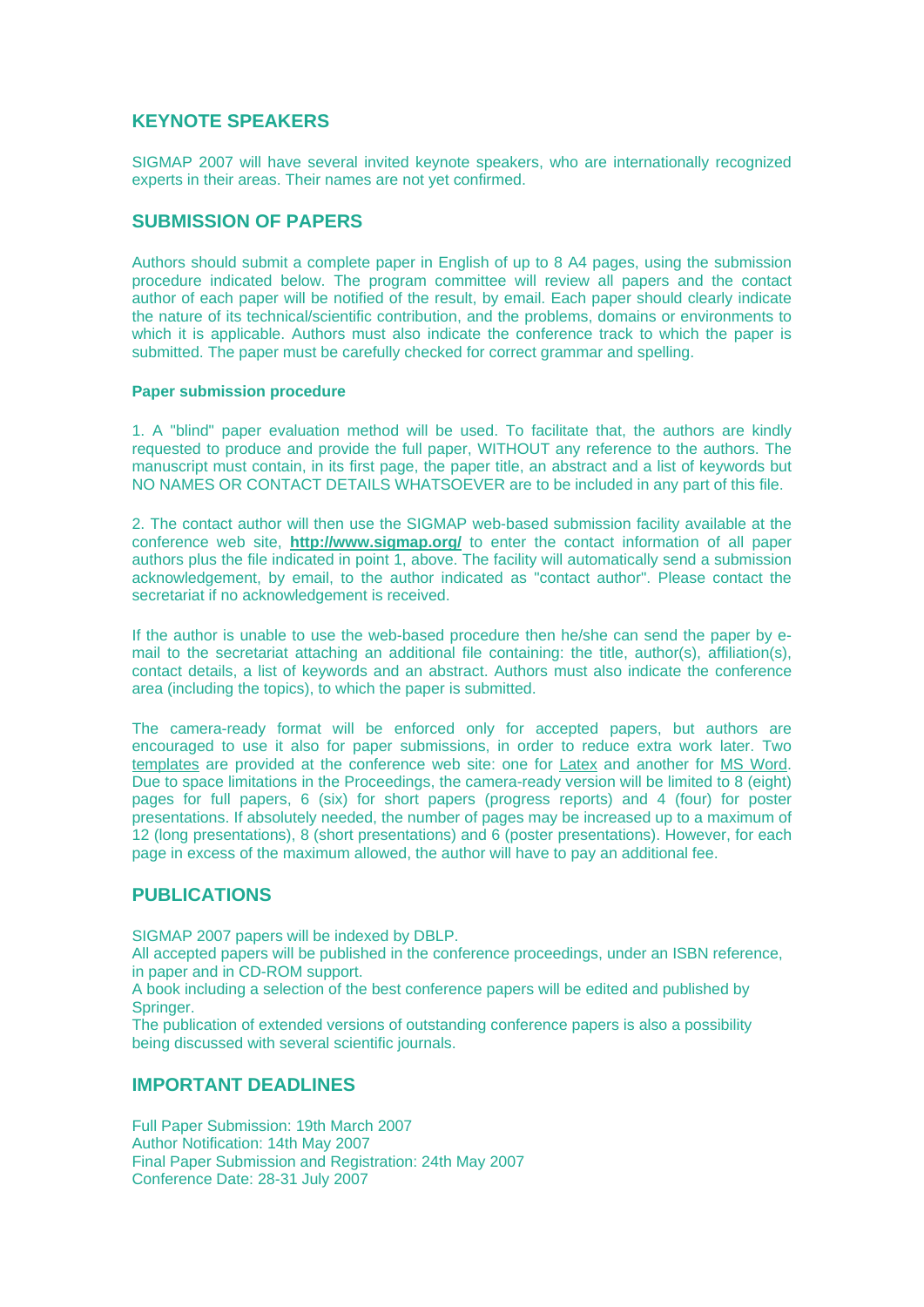### **SECRETARIAT**

SIGMAP Secretariat Av. D.Manuel I, 27A 2ºesq, 2910-595 Setúbal - Portugal Tel.: +351 265 520 185 Fax: +351 265 520 186 E-mail: **secretariat@sigmap.org** Web: **http://www.sigmap.org**

### **CONFERENCE CO-CHAIRS**

**Joaquim Filipe** (Polytechnic Institute of Setúbal / INSTICC, Portugal) **Javier Hernando** (Polytechnic University of Catalonia, Spain) **Mohammad S. Obaidat** (Monmouth University, U.S.A.)

### **PROGRAM CHAIR**

**Pedro Assunção** (Polytechnic Institute of Leiria, Portugal) **Sérgio Faria** (Polytechnic Institute of Leiria, Portugal)

# **PROGRAM COMMITTEE**

Karim Abed-Meraim, Telecom Paris, France Driss Aboutajdine, Mohammed V-Agdal University, Morocco Ralf Ackermann, SAP Research, Germany Harry Agius, Brunel University, United Kingdom Abbes Amira, Brunel University, United Kingdom João Ascenso, Instituto Superior de Engenharia de Lisboa, Instituto de Telecomunicações, **Portugal** Jaakko Astola, Tampere University of Technology, Finland Samir Attallah, National University of Singapore, Singapore Azeddine Beghdadi, Université Paris 13, France Adel Belouchrani, Ecole Nationale Polytechnique, Algeria Amel Benazza-Benyahia, (URISA), Tunisia Younès Bennani, University of Paris, France Shuvra Bhattacharyya, University of Maryland, United States Marina Bosi, MPEG LA, LLC, United State Abdesselam Bouzerdoum, University of Wollongong, Australia Jianfei Cai, Nanyang Technological Univesity, Singapore Liang-Gee Chen, National Taiwan University, Taiwan Shu-Ching Chen, Florida International University, United States Naveen Chilamkurti, La Trobe University, Australia Ryszard S. Choras, University of Technology & Agriculture, Poland Paulo Correia, Instituto Superior Técnico - Instituto de Telecomunicações, Portugal José Alfredo Ferreira Costa, Universidade Federal do Rio Grande do Norte, Brazil Rita Cucchiara, Università di Modena e Reggio Emilia, Italy Petar M. Diuric, Stony Brook University, United States Chitra Dorai, IBM T.J. Watson Research Center, United States David Du, National Science Foundation, United States Rob Evans, National ICT Australia University of Melbourne, Australia Anibal Ferreira, University of Porto, Portugal Marco Furini, University of Piemonte Orientale, Italy Mathew George, Hitachi Global Storage Technologies, United States Z. Ghassemlooy, Northumbria University, United Kingdom Lorenzo Granai, Ecole Polytechnique Fédérale de Lausanne, Switzerland William Grosky, University of Michigan, United States Peter Händel, Royal Institute of Technology, Sweden Xian-Sheng Hua, Microsoft Research Asia, China